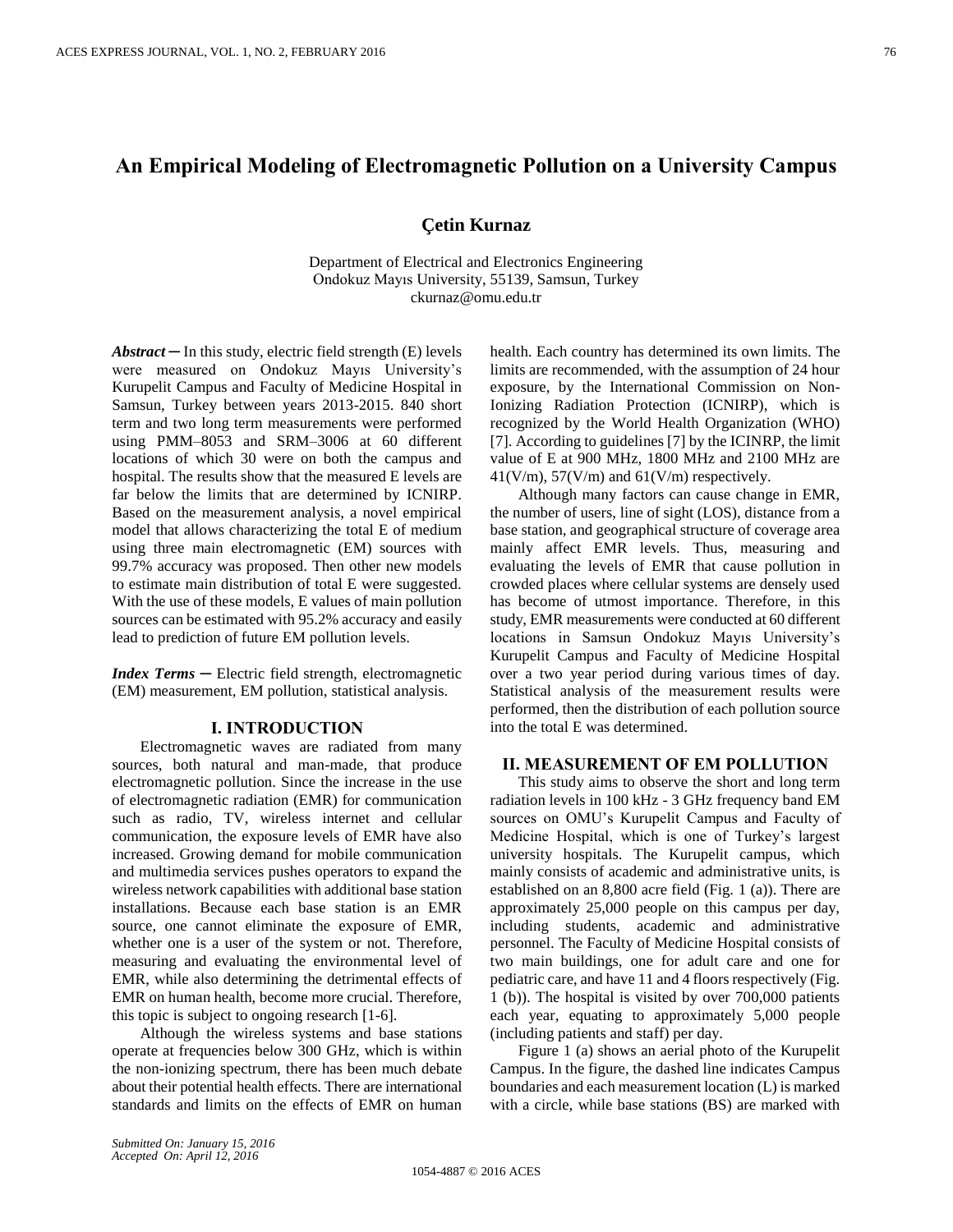star. There are 13 base stations, of which three rest inside and ten rest outside of campus. The output power of the base stations vary from 10W to 40W. There are also over 200 indoor base stations whose powers vary between 0.13W and 1.34W in the hospital. Currently, there are three mobile communication operators in Turkey and all base stations on and/or outside of campus belong to the operators. Two of them use 900 MHz, and the other one uses 1800 MHz for 2G (GSM). Each operator uses 2100 MHz frequency band for 3G (UMTS).

In this study, EMR measurements were conducted between the years 2013-2015 at 60 different locations, of which 30 were on both the campus and hospital. These locations were chosen based on their distance to base stations on campus while different two locations on each floor of the Hospital. Total EMR in the band between 100 kHz – 3 GHz is measured with PMM–8053 with EP-330 isotropic electric field probe [8] while band selective are done with Narda SRM–3006 with 3501/03 isotropic electric field probe [9]. The duration of each measurement was six minutes. For each measurement, the maximum electric field strength (Emax) and average electric field strength (Eavg) were recorded.





Fig. 1. (a) Kurupelit Campus, measurement locations and base stations, and (b) Faculty of Medicine Hospital.

# **III. MEASUREMENT RESULTS**

The recorded E values through 840 short term measurements that were performed eight different times (on different days and hours) between the years 2013- 2015 are shown in Fig. 2. In the figure, the measurement time represents the specific measurements dates (16.12.2013, 19.02.2014, 17.04.2014, 17.06.2014, 19.09.2014, 19.11.2014, 17.02.2015, 15.04.2015 for Campus respectively, while 25.12.2013, 21.04.2014, 26.08.2014, 24.12.2014 and 22.04.2015 for Hospital) mentioned. As seen in Fig. 2, E values may vary depending on measurement location and time. The following can be seen from the campus measurements: in the case of LOS, being close to the base station, e.g., location 24 (LC24, refers to 24th location on campus), gives rise to higher E levels of 3.60 V/m in the year 2015; the highest  $E_{avg}$  of 2.56 V/m was recorded at LC24 as expected; additionally,  $E_{\text{max}}$  and  $E_{\text{avg}}$  values were measured at 2.68 V/m and 1.95 V/m respectively in the hospital measurements at location 9 (LH9, refers to 9th location in the hospital).



Fig. 2. Emax, Eavg values versus location for campus and hospital.

Statistical analysis of all the recorded Es were performed, and the maximum, mean values and standard deviations are given in Table 1.

Table 1: Statistical results of campus and hospital measurements

| Location                   | Max. | Mean  | Std.       |
|----------------------------|------|-------|------------|
| Campus, $E_{\text{max}}$   | 3.60 | 1.284 | 0.828      |
| Campus, $E_{\text{avg}}$   | 2.56 | 0.633 | 0.554      |
| Hospital, $E_{\text{max}}$ | 2.68 | 1.509 | $0.44^{-}$ |
| Hospital, $E_{\text{avg}}$ | -95  | ገ 574 |            |

Band selective measurements were done using SRM–3006 at all locations on campus and in the hospital. The maximum E strength was also obtained at LC24 on campus, while at LH9 in the hospital. The details of SRM–3006 measurements, which contain the E sources (service name, frequency ranges etc.) caused pollution at LC24 and LH9 as illustrated in Table 2. In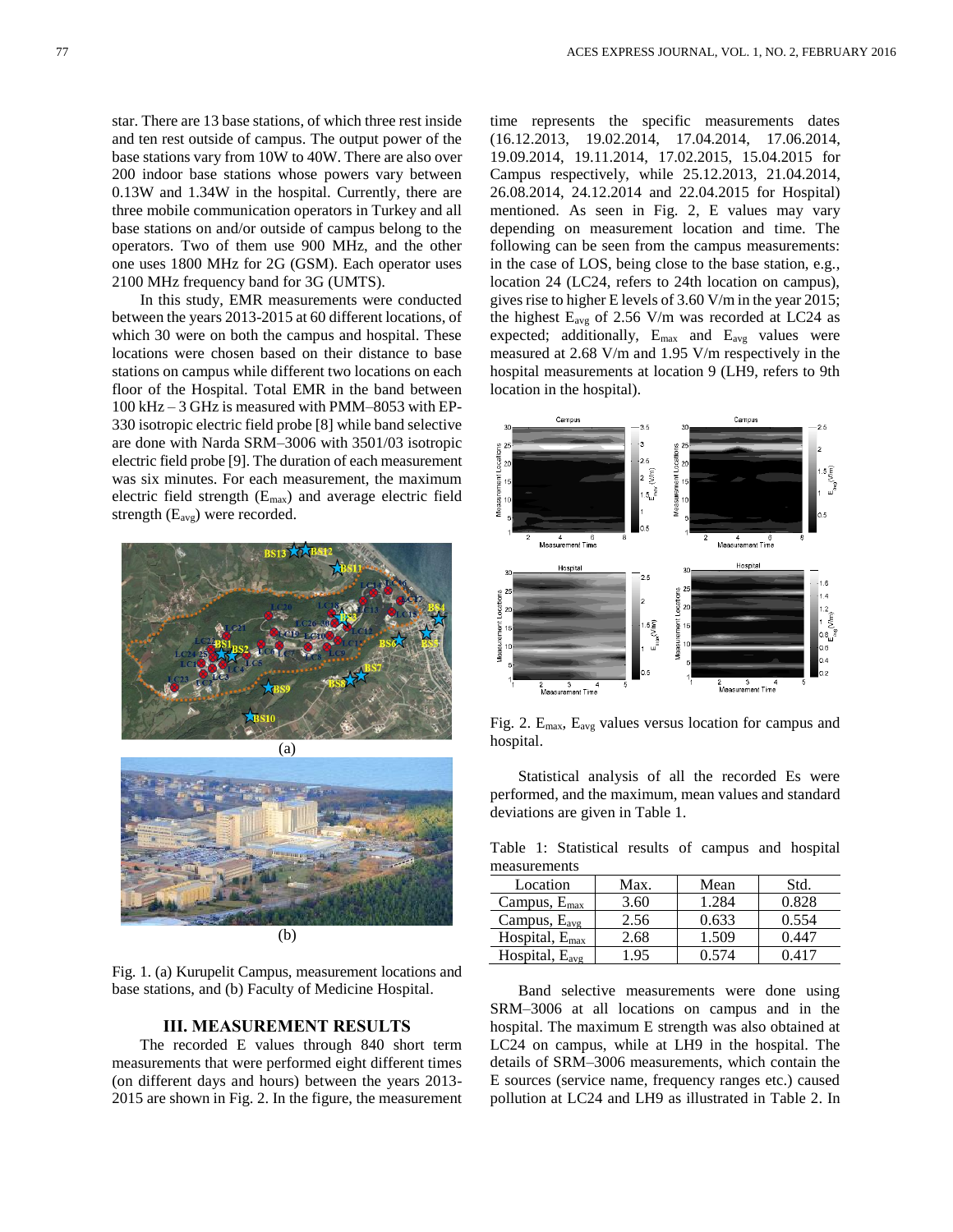the Table, each E source has a specific index number and the  $18<sup>th</sup>$  index represents E levels within undefined frequency bands. Total  $E(E_T)$  strength of medium is calculated as follows:

$$
E_{\rm T} = \sqrt{\sum_{i=1}^{18} (E_{\rm i})^2} , \qquad (1)
$$

where  $E_i$  is the electric field strength for  $i<sup>th</sup>$  band.

Table 2: Frequency selective E values for LC24 and LH9

| Index          | Service<br>Name       | Lower<br>Frequency | Upper<br>Frequency | Average E    |                 |
|----------------|-----------------------|--------------------|--------------------|--------------|-----------------|
|                |                       |                    |                    | (mV/m)       |                 |
|                |                       |                    |                    | LC24         | LH <sub>9</sub> |
| 1              | Low Band              | 30 MHz             | 87.4 MHz           | 61.63        | 56.24           |
| $\overline{2}$ | FM Band               | 87.5 MHz           | 108 MHz            | 40.34        | 80.99           |
| $\overline{3}$ | Air Band              | 108.1 MHz          | 136 MHz            | 18.66        | 17.29           |
| $\overline{4}$ | Land<br>Band-I        | 136.1 MHz          | 173 MHz            | 18.61        | 17.35           |
| 5              | TV<br><b>VHF</b> Band | 173.1 MHz          | 230 MHz            | 20.01        | 17.94           |
| 6              | Land<br>Band-II       | 230.1 MHz          | 400 MHz            | 24.22        | 22.60           |
| 7              | Land<br>Band-III      | 400.1 MHz          | 470 MHz            | 13.40        | 12.64           |
| 8              | TV<br><b>UHF</b> Band | 470.1 MHz          | 861 MHz            | 54.46        | 37.01           |
| 9              | ETC <sub>1</sub>      | 861.1 MHz          | 889.9 MHz          | 6.298        | 6.228           |
| 10             | <b>GSM 900</b>        | 890 MHz            | 960 MHz            | 984.2        | 850.40          |
| 11             | ETC <sub>2</sub>      | 960.1 MHz          | $1.7$ GHz          | 30.9         | 30.15           |
| 12             | <b>GSM 1800</b>       | 1.701 GHz          | 1.88 GHz           | 682.1        | 1007            |
| 13             | <b>DECT</b>           | 1.881 GHz          | 1.899 GHz          | 5.746        | 5.345           |
| 14             | <b>UMTS 2100</b>      | $1.9$ GHz          | 2.17 GHz           | 1926         | 1259            |
| 15             | ETC4                  | 2.171 GHz          | 2.399 GHz          | 31.27        | 30.53           |
| 16             | <b>WLAN</b>           | 2.400 GHz          | 2.483 GHz          | 21.83        | 36.83           |
| 17             | ETC <sub>5</sub>      | 2.484 GHz          | 3.000 GHz          | 57.24        | 55.58           |
| 18             | Others                |                    |                    | 4.882        | 4.706           |
| 19             | Total                 |                    |                    | 2.272<br>V/m | 1.823<br>V/m    |

All band selective measurements on campus and in the hospital are shown in Fig. 3. In the figure, the  $19<sup>th</sup>$ index presents  $E_T$  values of the medium. As seen in the figure, the sources that have the most contribution to  $E_T$ are GSM900, GSM1800 and UMTS2100. For simplicity, all service names' E value will be referred to with an index number (e.g.,  $E_{10}$  for GSM900) throughout the rest of the paper. The maximum E value was recorded at LC24 as 2.272V/m. Distance from the base station (BS1 in Fig. 1 (a)) to LC24 approximately 100m and there is LOS between the units. In addition, the max E value of 1.823V/m was obtained at LH9 in the hospital, where most of the contributions were given by  $E_{10}$ ,  $E_{12}$  and  $E_{14}$ .

All SRM–3006 measurements were analyzed and the max, mean and standard deviations were calculated as 2.27, 0.678 and 0.565 on campus, and 1.83, 0.602 and 0.501 for the hospital. In order to evaluate the change in E for a long-term time period, measurements were carried out at the locations (LC24, LH9) where the maximum Es were obtained. Two long term measurements were started at 08.00 and stopped at 07.59 each day at a 4 sec. sampling period [5], and results were graphed in Fig. 4.

It is clearly seen from Fig. 4 (a), that the number of users affects E significantly. The max. E value was recorded as 4.20 V/m on campus during midday. After 16:00, when students started to leave campus, the E value decreased. It is also shown in the figure that at class break times, such as 10:00 and 11:00, the measured E levels increased. The E level dropped between 02:00 and 04:00, as the base stations does not fully operate. The min, mean and standard deviation of the measurement are 0.74 V/m, 1.324 V/m and 0.508. Long term E measurement results are given in Fig. 4 (b) for the hospital. There are no sudden fluctuations in E in the hospital as compared to Fig. 4 (a). Having constant visitors and patients because they are in service throughout the entire may be raised as a reason. The max., min, mean and standard deviation of the measurement are 2.38V/m, 1.03V/m, 1.378V/m and 0.229.



Fig. 3. Band selective E values for campus and hospital.



Fig. 4. Long term measurements for: (a) LC24 and (b) LH9.

#### **IV. ANALYSIS**

The measurement results for each pollution source were compared and their contributions to the combined E were analyzed.  $\mathbb{R}^2$  values, correlation coefficients between  $E_{19}$  and  $E_{1}-E_{18}$  and pie chart were used to determine the main E sources. As seen in Fig. 5 (a), E sources that have lower than  $0.5 \mathbb{R}^2$  and correlation can be neglected. Furthermore, it is also seen in Fig. 5 (b) that basic E sources are  $E_{10}$ ,  $E_{12}$  and  $E_{14}$  to a significant percentage (98%). On this basis,  $E_{10}$ ,  $E_{12}$  and  $E_{14}$  can be determined as the main sources of pollution.